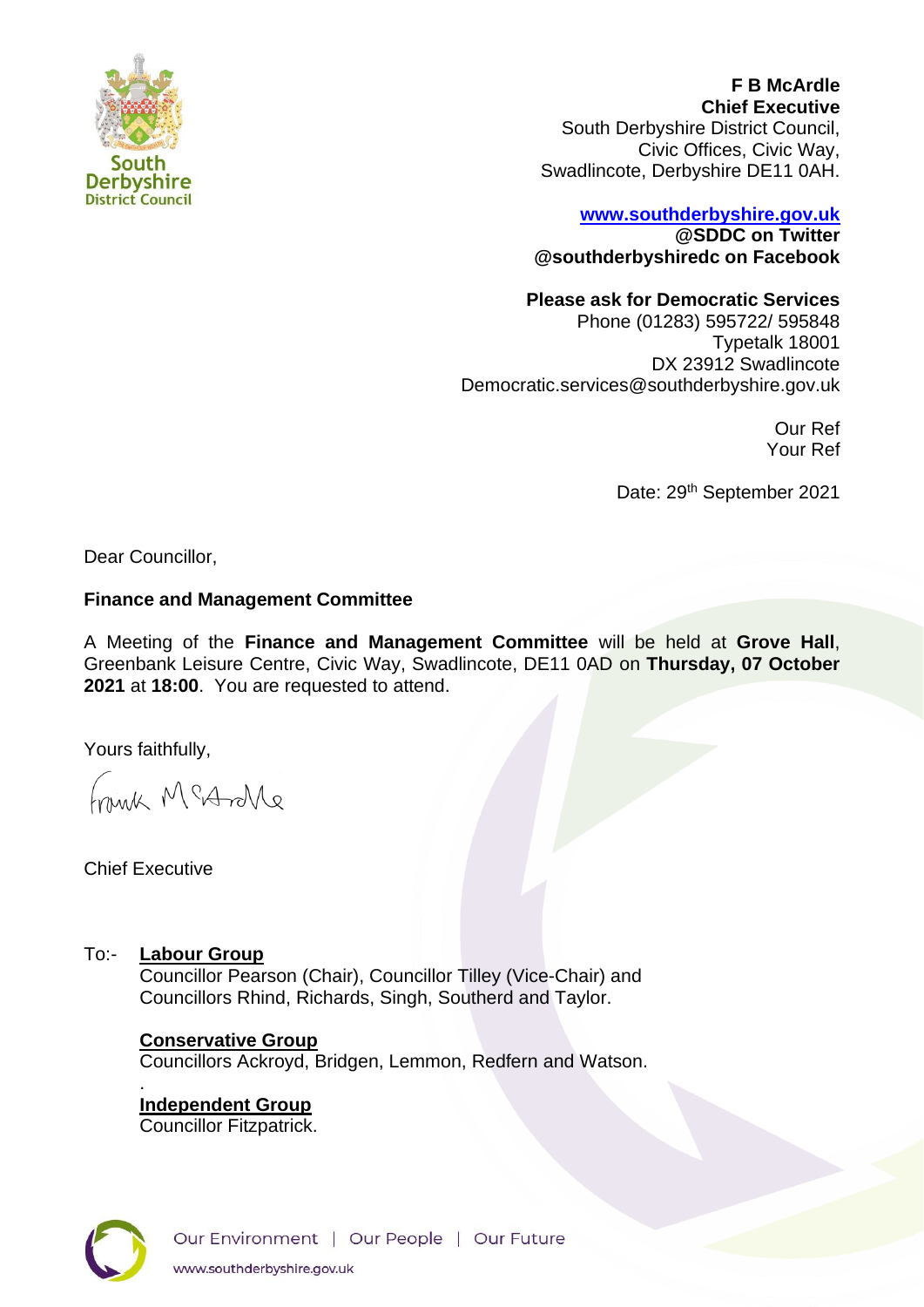### **AGENDA**

#### **Open to Public and Press**

| 1            | Apologies and to note any Substitutes appointed for the Meeting.                                 |           |
|--------------|--------------------------------------------------------------------------------------------------|-----------|
| $\mathbf{2}$ | To receive the Open Minutes of the following Meetings:                                           |           |
|              | 7th January 2021                                                                                 | $4 - 8$   |
|              | 11th February 2021                                                                               | $9 - 14$  |
|              | 18th March 2021                                                                                  | $15 - 19$ |
|              | 29th April 2021                                                                                  | $20 - 24$ |
| 3            | To note any declarations of interest arising from any items on the Agenda                        |           |
| 4            | To receive any questions by members of the public pursuant to Council<br>Procedure Rule No.10.   |           |
| 5            | To receive any questions by Members of the Council pursuant to Council<br>procedure Rule No. 11. |           |
| 6            | Reports of Overview and Scrutiny Committee                                                       |           |
| 7            | FREEDOM OF INFORMATION POLICY AND PUBLICATION SCHEME                                             | $25 - 45$ |
| 8            | DECARBONISATION OF THE COUNCIL'S HOUSING STOCK                                                   | 46 - 83   |
| 9            | <b>COMMITTEE WORK PROGRAMME</b>                                                                  | $84 - 89$ |
|              |                                                                                                  |           |

# **Exclusion of the Public and Press:**

**10** The Chairman may therefore move:- That in accordance with Section 100 (A)(4) of the Local Government Act 1972 (as amended) the press and public be excluded from the